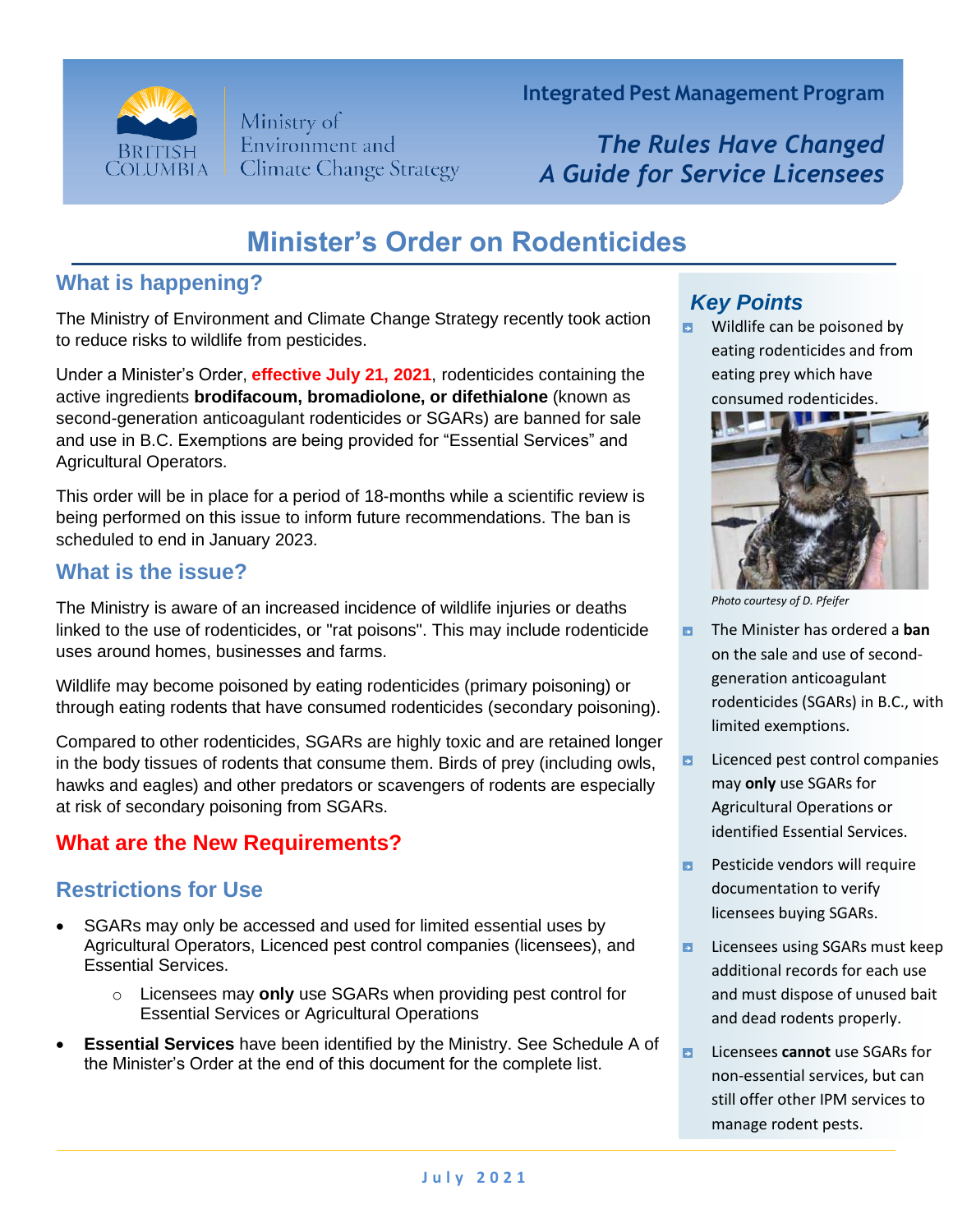- Essential Services include businesses and services for:
	- o public health and safety
	- o critical infrastructure
	- o food supply
	- o transportation
- o sanitation
- o communications and information technology
- o mortuary related services
- Other uses of SGARs not identified as essential are banned. For example, SGARs cannot be used in or around most residential buildings, office buildings, parks, schools or non-food retail shops.

#### **Restrictions for Purchase**

- Pesticide vendors must now display SGARs in a manner that restricts customer access. A certified dispenser must assist purchasers and verify that the use is authorized under the Minister's Order.
- **At the point of purchase, licensees must provide:**
	- o a valid pesticide licence (or copy), and
	- $\circ$  a valid pesticide applicator's certificate (or copy), in the Structural or Agriculture category
- An employee of the licensee may purchase SGARs if they provide the information noted above, **as well as** the following:
	- $\circ$  written verification that the purchaser is a current employee or agent and is authorized by the employer to buy SGARs,
	- $\circ$  written verification that the certified pesticide applicator is a current employee (if different from the purchaser), and
	- o the name and contact information for the employer

#### **Requirements when Using SGARs**

- A person may only use SGARs after following the principles of Integrated Pest Management (IPM):
	- o Implement measures to prevent rodents
	- o Identify rodent species to be managed
	- o Monitor rodent populations and locations
- $\circ$  Determine the threshold to know when to take action
- o Select best treatment methods, considering rodenticide alternatives
- o Evaluate the effectiveness of the SGAR use
- In addition to the daily pesticide use records currently required for licensees, there is a new record-keeping requirement for each use of SGARs:
	- Users must include a **written description of the IPM measures** that have been taken to prevent rodents and manage them without SGARs
- An updated **[record-keeping template](https://www2.gov.bc.ca/assets/download/BC976C81A3DD44E2A3ED4848EEBC4BD9)** is available on the Ministry website for licensees using SGARs
- Records must be kept for **3 years**, and are not required to be submitted to the Ministry unless requested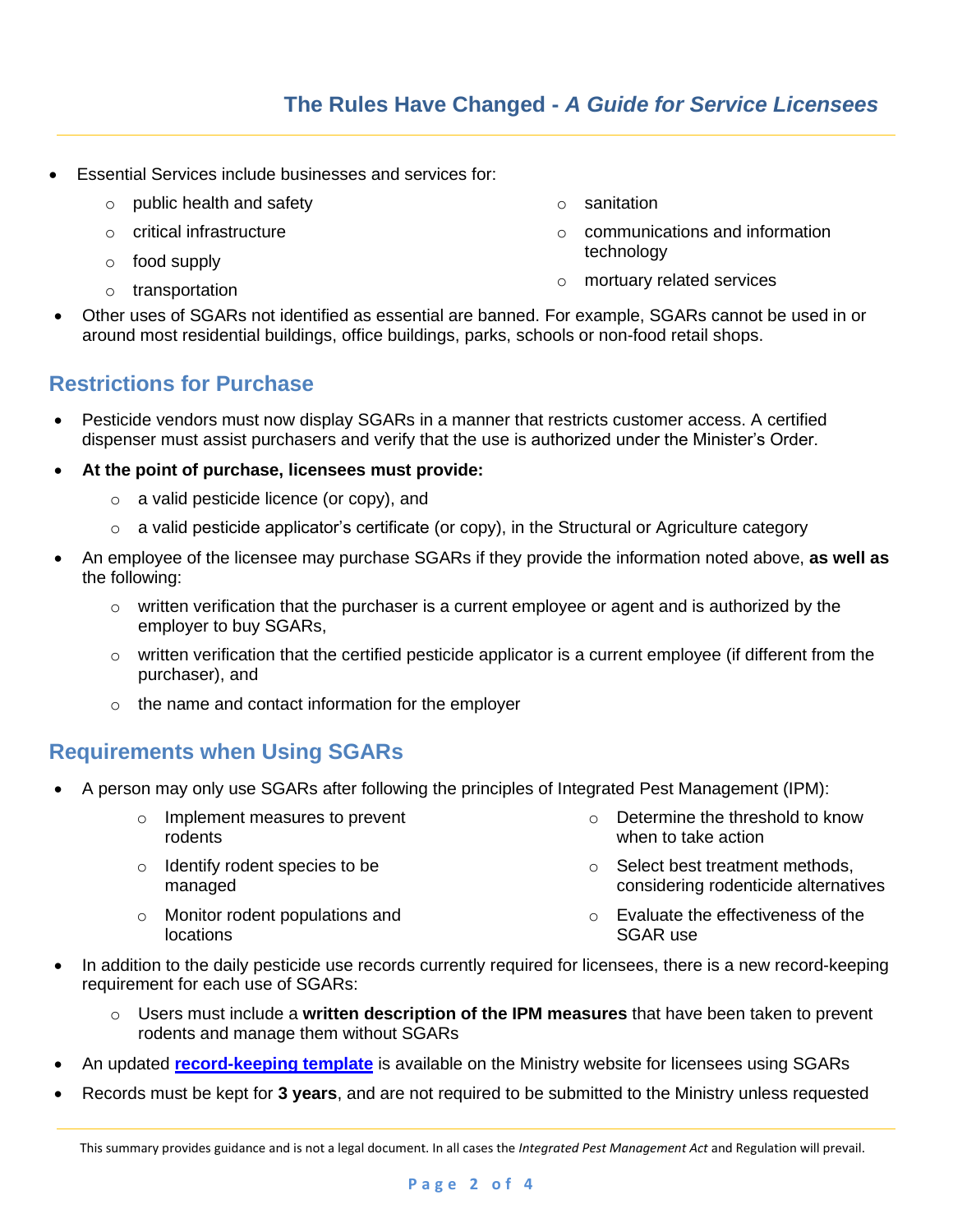• Unused bait and dead rodents must be properly disposed of. Learn more about proper disposal by reading the pesticide label and the guidance document **[Best Management Practices: Disposal of Rodenticides](https://www2.gov.bc.ca/assets/download/5383716EF5D844BBB16B772EF37479B1)**, available on the Ministry website

#### **How do I manage rodents without SGARs?**

An Integrated Pest Management (IPM) program with a focus on prevention is the only long-term solution to managing rodents.

- Effective rodent management programs should always focus on rodent prevention and deterrence.
	- $\circ$  Identify and eliminate rodent entry points, harbourage areas, and food and water sources first
	- $\circ$  If prevention methods are not enough, treatment methods can be considered
	- $\circ$  Alternatives to rodenticides (like traps) should be used first to reduce rodent populations
- Many treatment methods are still available for rodent management:
	- $\circ$  Snap traps or electronic traps. These are the best option, as they are effective, quick, and humane
	- o Low-toxicity rodenticide products like corn cellulose
	- o Other rodenticides, including first-generation anticoagulant rodenticides (chlorophacinone, diphacinone, or warfarin). These are less toxic than SGARs, but should still be used only as a last resort and only on a short-term basis
- Licensees may **not** use SGARs for residential customers or commercial clients that are not Essential Services.
	- $\circ$  You may continue to offer services such as rodent prevention, customized IPM approaches, trapping, and/or baiting with other (non-SGAR) rodenticides within an IPM context
- For information on developing an IPM program or ideas for improving your existing rodent IPM program, see guidance available on the Ministry website:
	- o **[Rodent IPM: Best Management Practices for Residents](https://www2.gov.bc.ca/assets/download/FD50D98100A84174B7FB4F43BEE8CDCC)**
	- o **[Rodent IPM: Best Management Practices for Agricultural Operations](https://www2.gov.bc.ca/assets/download/830931B3BE3842DEB81759284BA9C397)**

#### **How can I learn more?**

#### **Visit [www.gov.bc.ca/RodentIPM](http://www.gov.bc.ca/RodentIPM) for more information**

This summary provides guidance and is not a legal document. In all cases the *Integrated Pest Management Act* and Regulation will prevail.